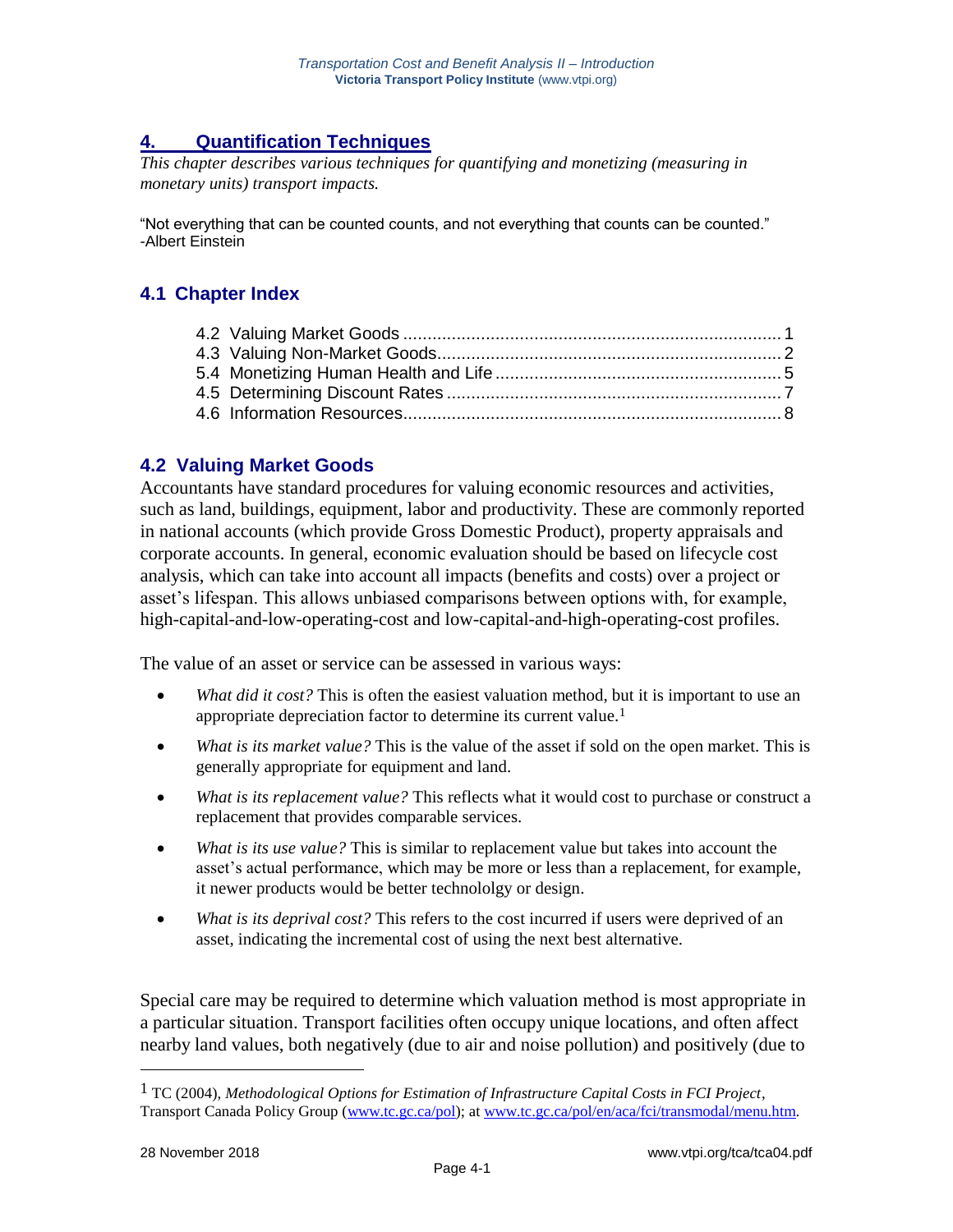improved accessibility). Similarly, the deprival value of a highway or airport may be very high in the short-term but decline over time if substitutes are upgraded. These factors should be considered when applying a particular technique.

## **4.3 Valuing Non-Market Goods**

You are far wealthier than you may realize. In addition to your financial wealth, such as your income, savings, property you also have generous amounts non-market wealth including your health, friendships, community, free time and beauty. Although it may be difficult to quantify their total value, it is possible to measure the value of a marginal change in these resources, for example, how much extra you might willingly pay for a more attractive view, or savings you would require to accept a nosier home location.

Decision-making can be biased by a tendency to focus on easy-to-measure impacts. For this reason, it is often helpful to monetize (measure in dollar values) non-market impacts so they can be incorporated into economic analysis. Impacts that are not monetized (often called *intangibles*) tend to be overlooked and undervalued. Monetizing nonmarket goods is increasingly common for planning and policy analysis, allowing more consistent and equitable decision-making. For example, it could be inefficient and unfair to spend \$10,000,000 per reduced human fatality in one situation (perhaps through investments in a medical treatment) but not spend \$100,000 to provide comparable human health benefits in another sector or location (perhaps by improving pedestrian safety).

Transport economists have long used monetized values of travel time and crash damages,<sup>2</sup> and in recent years have monetized environmental and social impacts.<sup>3</sup> There is nothing unusual or mysterious about non-market valuation. Individuals and public officials often make decisions involving trade-offs between market and non-market goods. For example:

- Homebuyers must decide how much extra they will pay (in dollars or by giving up other amenities) for a residence that is subject to less noise or air pollution, or has a nicer view.
- Public agencies must decide how much society should spend to achieve goals such as increased travel speeds, health care, and environmental improvements.
- Individuals choose how much to spend on safety (such as buying optional vehicle safety equipment), or how much compensation they require for dangerous work.

<sup>2</sup> Henrik Lindhjem, Ståle Navrud and Nils Axel Braathen (2010), *Valuing Lives Saved From Environmental, Transport And Health Policies: A Meta-Analysis Of Stated Preference Studies*, Environment Directorate, Organisation for Economic Co-operation and Development [\(www.oecd.org\)](http://www.oecd.org/); at

[www.oecd.org/officialdocuments/displaydocumentpdf?cote=env/epoc/wpnep\(2008\)10/final&doclanguage=en.](http://www.oecd.org/officialdocuments/displaydocumentpdf?cote=env/epoc/wpnep(2008)10/final&doclanguage=en) 3 EC (2005), *ExternE: Externalities of Energy - Methodology 2005 Update*, Directorate-General for Research Sustainable Energy Systems, European Commission [\(www.externe.info\)](http://www.externe.info/); Anming Zhang, Anthony E. Boardman, David Gillen and W.G. Waters II (2005), *Towards Estimating the Social and Environmental Costs of Transportation in Canada*, Centre for Transportation Studies, University of British Columbia [\(www.sauder.ubc.ca/cts\)](http://www.sauder.ubc.ca/cts), for Transport Canada; at [www.sauder.ubc.ca/cts/docs/Full-TC-report-Updated-](http://www.sauder.ubc.ca/cts/docs/Full-TC-report-Updated-November05.pdf)[November05.pdf.](http://www.sauder.ubc.ca/cts/docs/Full-TC-report-Updated-November05.pdf)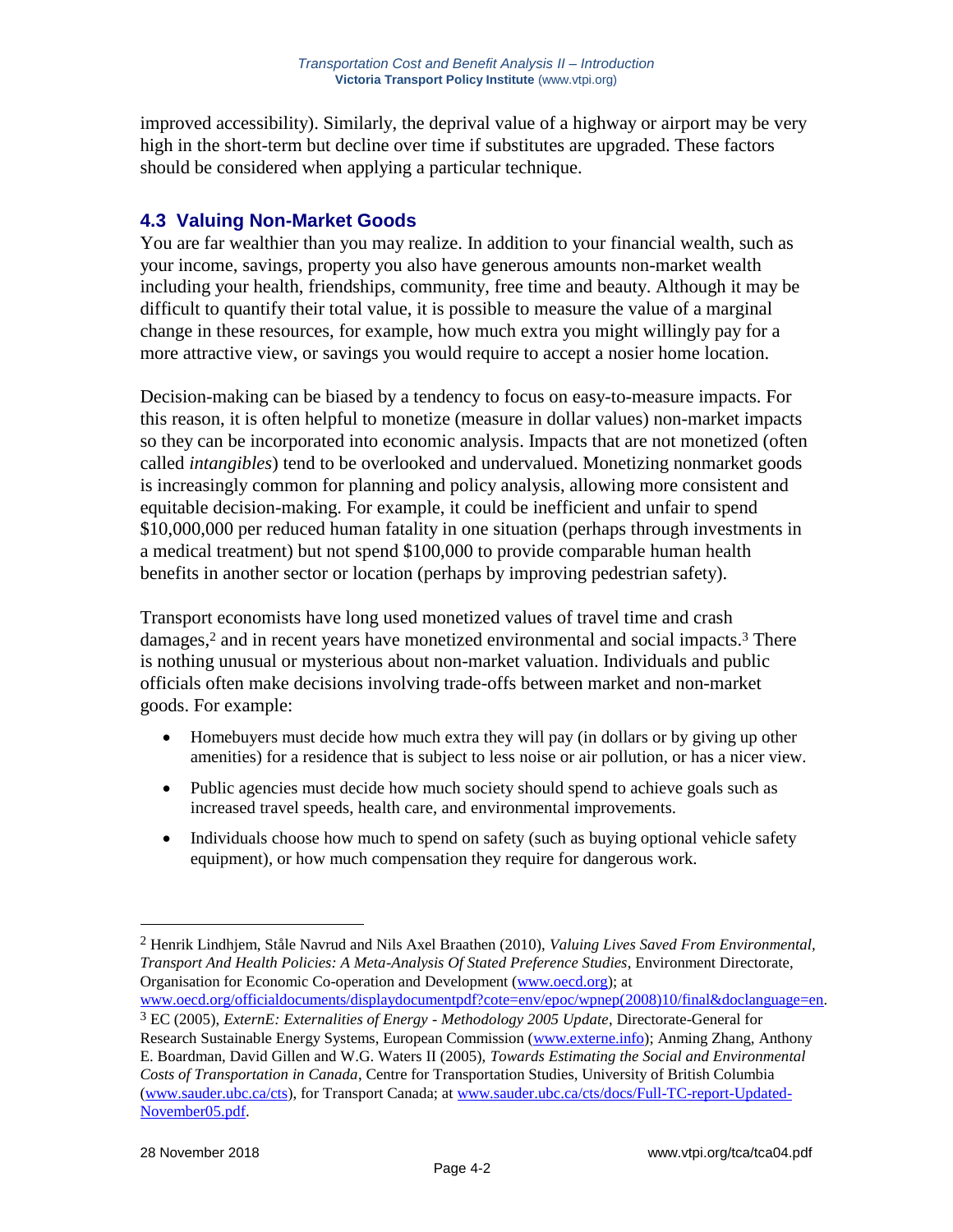#### Several techniques are used to quantify and monetize non-market impacts:<sup>4</sup>

#### *1. Damage Costs*

This reflects the total estimated amount of economic losses produced by an impact. For example, the damage costs of traffic crashes include vehicle damages, costs of providing medical and emergency services, lost productivity when people are disabled or killed, plus any non-market costs, such as pain, suffering and grief. Since this often involves different types of costs, measuring them requires different approaches and techniques.

#### *2. Hedonic Methods (also called "Revealed Preference")*

Hedonic pricing infers values for non-market goods from their effect on market prices, property values and wages. For example, if houses on heavy traffic streets are valued lower than otherwise comparable houses on low traffic streets, the cost of traffic (conversely, the value of quiet, clean air, safety, and privacy) can be estimated. If employees who face a certain discomfort or risk are paid higher than otherwise comparable employees who don't, the costs of that discomfort or risk can be estimated.

#### *3. Contingent Valuation (also called "Stated Preference")*

Contingent valuation asks people the value they place on particular non-market goods. For example, residents may be asked how much they would be willing to pay for a certain air quality improvement or acceptable compensation for loss of a recreational site. Such surveys must be carefully structured and interpreted to obtain accurate results.

#### *4. Control or Prevention Costs*

A cost can be estimated based on prevention, control or mitigation expenses. For example, if industry is required to spend \$1,000 per ton to reduce emissions of a pollutant, we can infer that society considers those emissions to impose costs at least that high. If both damage costs and control costs can be calculated, the lower of the two are generally used for analysis on the assumption that a rational economic actor would choose prevention if it is cheaper, but will would accept damages if prevention costs are higher. For more discussion see Chapter 5.10.

#### *5. Compensation Rates*

Legal judgments and other compensation rates for damages can be used as a reference for assessing nonmarket costs. For example, if crash victims are compensated at a certain rate, this can be considered to represent the damages. However, many damages are never compensated, and it would be poor public policy to fully compensate all such damages, since this may encourage some people (those who put a relatively low value on their injuries) to take excessive risks or even to cause a crash in order to receive compensation. As a result, compensation costs tend to be lower than total damage costs.

#### *6. Travel Cost*

This method uses visitors' travel costs (monetary expenses and time) to measure consumer surplus provided by a recreation site such as a park or other public lands.

<sup>4</sup> EDRG (2007), *Monetary Valuation of Hard-to-Quantify Transportation Impacts: Valuing Environmental, Health/Safety & Economic Development Impacts*, NCHRP 8-36-61, TRB [\(www.trb.org/nchrp\)](http://www.trb.org/nchrp); at [www.statewideplanning.org/\\_resources/63\\_NCHRP8-36-61.pdf.](http://www.statewideplanning.org/_resources/63_NCHRP8-36-61.pdf) Glen Weisbrod, Teresa Lynch and Michael Meyer (2007), *Monetary Valuation Per Dollar Of Investment In Different Performance Measures*, American Association of State Highway and Transportation Officials, NCHRP Project 08-36, Task 61, National Cooperative Highway Research Program, Transportation Research Board [\(www.trb.org\)](http://www.trb.org/); at http://onlinepubs.trb.org/onlinepubs/nchrp/docs/NCHRP08-36(61) FR.pdf.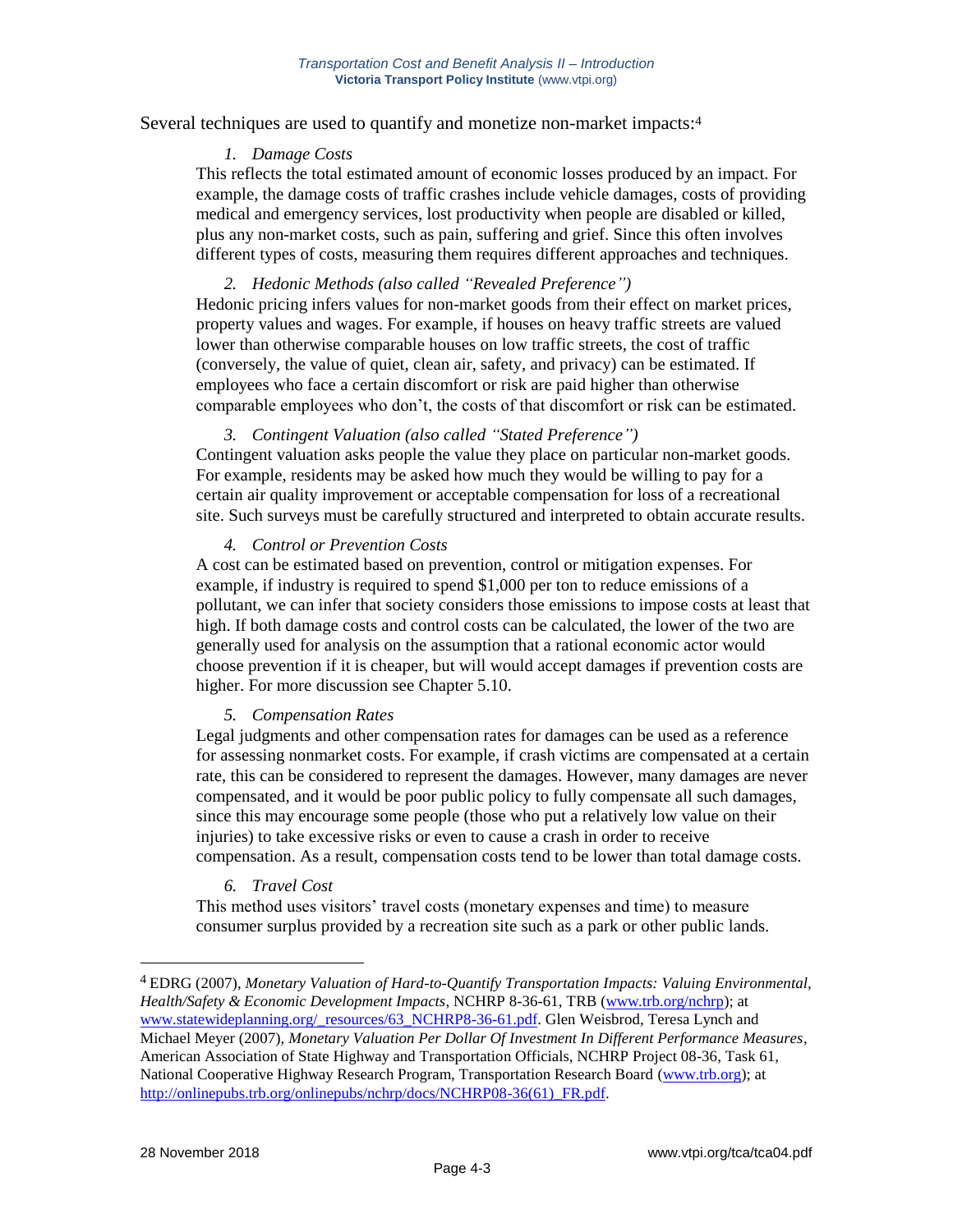Care is needed to accurately interpret and apply monetized cost values. For example, many nonmonetized impacts are measured based on analysis of consumers' *willingnessto-pay* for improved safety or environmental quality, or *willingness-to-accept* compensation for reduced safety or environmental quality. Although the analysis methodologies are basically the same, the results often differ. For example, people may only be willing to pay a \$20 per month rent premium for a 20% reduction in noise impacts (perhaps by moving to a quieter street or installing sound insulation in their homes), but would demand \$100 per month in compensation for a 20% increase in residential noise. This reflects a combination of budget constraints (they simply don't have much extra money to pay more for rent), and consumer inertia (the tendency of people to become accustomed to a particular situation, so they place a relatively small value on improvements and a relatively large value on degradation).

Whether willingness-to-pay or willingness-to-accept is the proper perspective for evaluating an impact depends on *property right*, that is, people's right to impose impacts on others. If safety and environmental quality are considered rights then traffic crash risk and pollution emission costs should be based on recipients' willingness-to-accept incremental harms. If people are considered to have a certain right to impose risk or release pollution, then crash and pollution costs should be calculated based on victims' willingness to pay for an incremental reduction in risk and environmental degradation.

Many monetized estimates of pollution costs only reflect a portion of total damages. For example, some air pollution cost estimates only reflect human health impacts of ozone or particulates, but other harmful emissions, and agricultural and ecological impacts, are ignored (Chapter 5.10). Some estimates only count health impacts that require medical treatment, but ignore less severe discomfort, and preventive actions such as foregoing outdoor recreation. It is important that people working with such values understand what portion of total impacts they reflect and what impacts may be excluded. For example, it may be inaccurate to say that a particular study indicates *the* costs of vehicle pollution, rather, it should be considered to indicate *certain* vehicle pollution costs. Which impacts are included, and which are not, should be identified.

#### **Accuracy Versus Precision**<sup>5</sup>

People involved in economic evaluation should understand the difference between *accuracy* and *precision*. Accuracy refers to correctness of information. Precision refers to the level of detail in measurements. A measurement can be very precise but inaccurate. With computers it is easy to calculate analysis with a greater degree of precision than justified by the source data accuracy.

Nonmarket cost estimates are often criticized because they lack precision. For example, estimates of air pollution costs may vary by an order of magnitude, depending on the methodology that is used. However, if such impacts are likely to be significant in magnitude, it would be more *accurate* to incorporate them *imprecisely* than to omit them in ways that bias results.

<sup>5</sup> Donald Shoup (2002), "Roughly Right or Precisely Wrong," *ACCESS 20* [\(www.uctc.net\)](http://www.uctc.net/), Spring 2002, pp.20-25; at [www.uctc.net/access/access20.shtml](http://www.uctc.net/access/access20.shtml)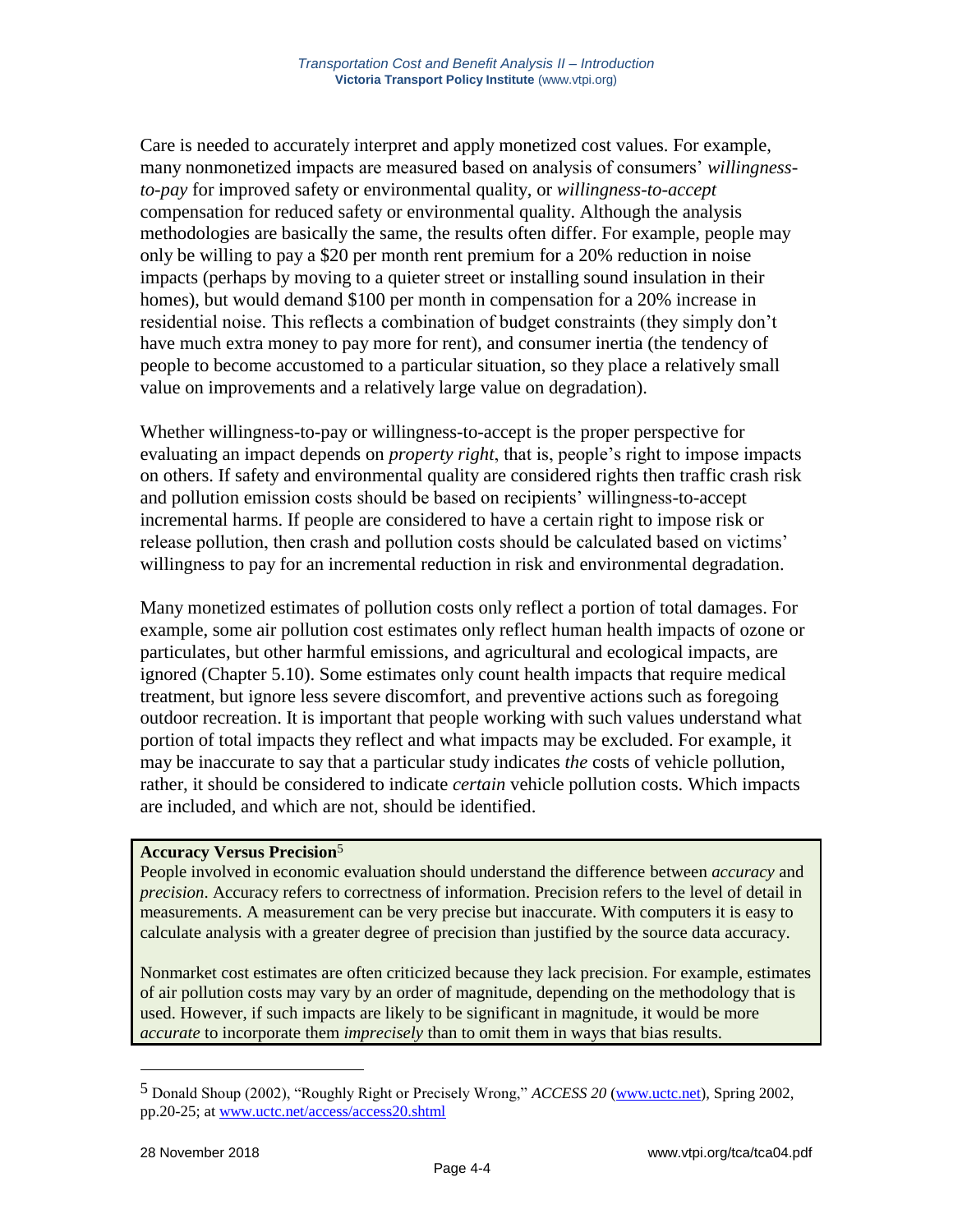# **5.4 Monetizing Human Health and Life**<sup>6</sup>

Some transportation impact valuaton, particularly crash and pollution costs, depend on the value assigned human health and life. People are sometimes offended at the idea of assigning monetary values to human life, but that reflects a misunderstanding of the concept. Although most people assign infinite value to their own life (they would not sell it for any amount of money), people, businesses and governments frequently make decisions that involve tradeoffs between monetary costs and incremental changes in health and safety risks. Valuaiton of human health and life simply reflect what people and society seem willing to pay monetarily for marginal change in health and safety risks. **7**

For example, vehicle purchasers must sometimes decide whether to pay extra for safety features such as airbags, businesses must decide whether to incorporate such equipment into vehicles as standard or optional features, and governments must decide whether to mandate such equipment for all vehicle. Similarly, roadway design, emergency services and medical care decisions often involve tradeoffs between financial expenditures and small changes in human injury and death risks. All of these decisions implicitly reflect an estimate of the monetary value of a statistical change in human injury and death.

Research on these values can help increase efficiency and equity. For example, it would be inequitable and inefficient for a community to spent \$50,000,000 per life saved for one safety strategy but failed to invest in another strategy that only cost \$50,000 per life saved. Policy makers often find it useful to develop reference values of human life and health (or conversely, values of human injury and death) for evaluating decisions that affect human health and safety risks.

Two general approaches are used to quantify human health risks.<sup>8</sup> The *Human Capital* method only measures market costs (property damage, medical treatment, and lost productivity). This typically places the value of saving a human life at about one million dollars, with lesser values for injuries. The *Comprehensive* approach adds non-market costs, including pain, grief, and reduced quality of life, as reflected by people's willingness-to-pay for increased safety (reduced crash risk and damages), or willingnessto-accept increased crash risk and damages. It is a more appropriate measure of the true cost to society of crashes, and the appropriate value to use when assessing crash prevention. This typically places the value of preventing a fatality at \$3-6 million. (Blincoe, et al. estimate that the value of a fatality lies in the range of \$2-7 million, and

<sup>6</sup> Henrik Lindhjem, Ståle Navrud and Nils Axel Braathen (2010), *Valuing Lives Saved From Environmental, Transport And Health Policies: A Meta-Analysis Of Stated Preference Studies*, Environment Directorate, Organisation for Economic Co-operation and Development [\(www.oecd.org\)](http://www.oecd.org/); at

[www.oecd.org/officialdocuments/displaydocumentpdf?cote=env/epoc/wpnep\(2008\)10/final&doclanguage=en.](http://www.oecd.org/officialdocuments/displaydocumentpdf?cote=env/epoc/wpnep(2008)10/final&doclanguage=en) 7 M. Maibach, et al. (2008), *Handbook on Estimation of External Cost in the Transport Sector,* CE Delft

[<sup>\(</sup>www.ce.nl\)](http://www.ce.nl/). 8 Ted Miller (1991), *The Costs of Highway Crashes*, FHWA [\(www.fhwa.dot.gov\)](http://www.fhwa.dot.gov/), Publ. No. FHWA-RD-055.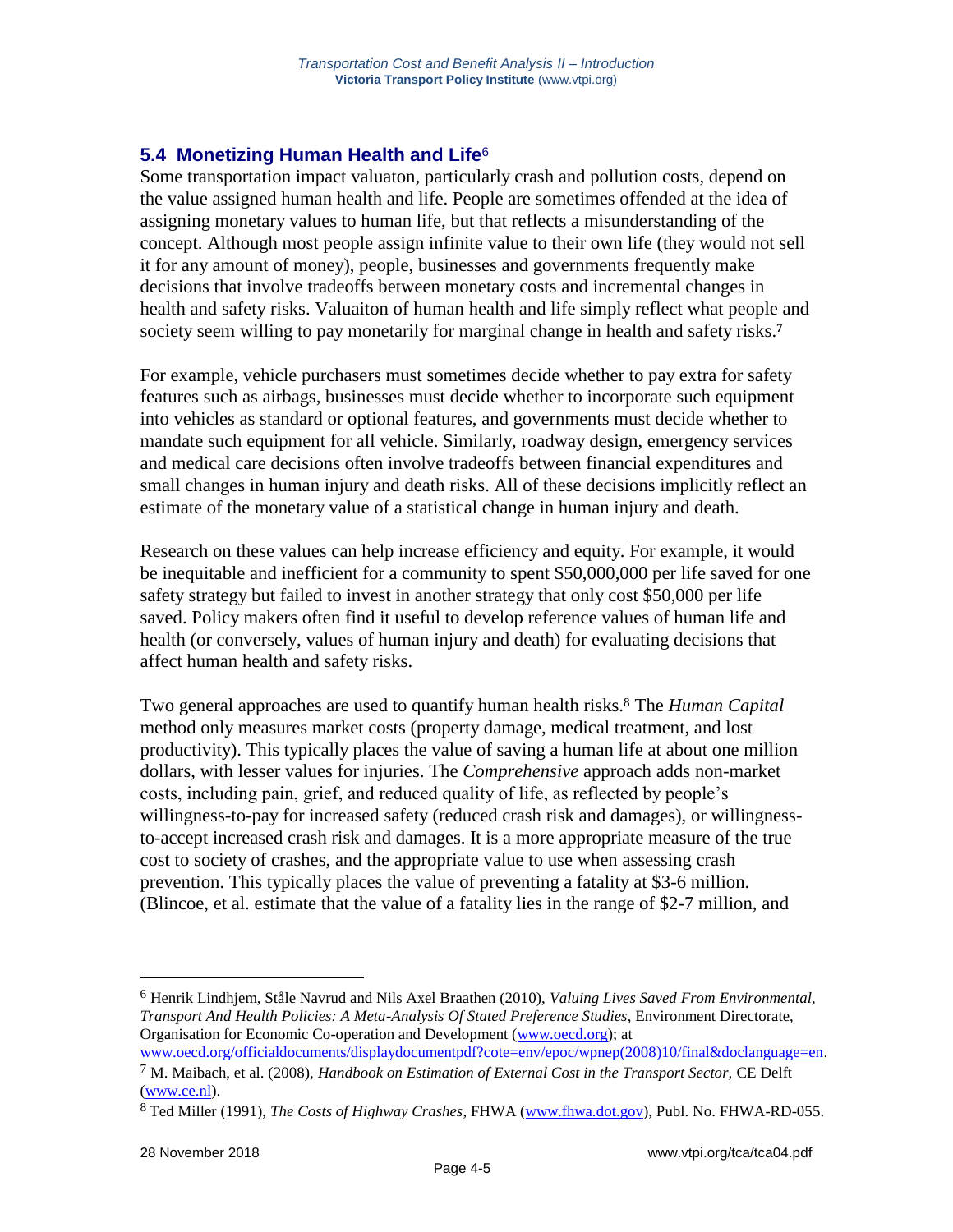assign a "working value" of \$3,366,388 in 2000 U.S. dollars).<sup>9</sup> The U.S. Environmental Protection Agency reviewed twenty-six studies that attempted to determine the value of a statistical life and recommended a central estimate of \$6.1 million per life saved (1999 dollars).<sup>10</sup> A meta-analysis of studies of the value of life conducted by Mrozek and Taylor concluded that a more reliable benefit estimate is \$2 million per life saved (in 1998 dollars).<sup>11</sup> In 2008 the U.S. Department of Transportation established the economic value of a statistical human life to be \$5.8 million, with a range of \$3.2 million to \$8.4 million for cost-benefit calculations of transportation projects that affect fatality rates.<sup>12</sup>

These cost values can depend on the demographic attributes of the population under consideration. For example, values are generally considered higher for people in the prime of life than older people who expect to live fewer years. Some studies evaluate risks based on *Potential Years of Life Lost* (PYLL), which accounts for age when people are harmed, or *Disability Adjusted Life Years* (DALYs), which also accounts for years of disability. Vehicle crashes tend to injure younger people than other common health risks such as heart disease and cancer (traffic crash death age averages 39 years, compared with 71 years for all causes), and so impose a relatively high cost per death or disability.<sup>13</sup>

The proper conceptual framework for determining fair and efficient compensation for damages caused by another person is *willingness-to-accept*, that is, the amount of financial compensation that a particular victim requires before he or she would volunteer to experience such damages. This reflects the assumption that individuals have a right to live without being injured by others. Most crash cost studies are intended to evaluate crash *prevention*, and so tend to reflect willingness-to-pay, that is, the amount consumers would voluntarily pay for a marginal reduction in crash risk.<sup>14</sup> Willingness-to-pay tends to result in lower values than willingness-to-accept due to budget constraints (i.e., consumers may value increased safety but cannot afford to pay for it, so willingness-topay values are low, yet they would be unwilling to accept reduced safety in exchange for a financial reward, so willingness-to-accept values are relatively high). As a result, non-

<sup>9</sup> Lawrence Blincoe, et al. (2002), *Economic Cost of Motor Vehicle Crashes 2000*, NHTSA [\(www.nhtsa.dot.gov\)](http://www.nhtsa.dot.gov/), DOT HS 809 446, Appendix A.

<sup>10</sup> USEPA (2000), *Guidelines for Preparing Economic Analyses*, U.S. Environmental Protection Agency [\(www.epa.gov\)](http://www.epa.gov/); at [http://yosemite1.epa.gov/ee/epa/eerm.nsf/vwAN/EE-0228C-01.pdf/\\$file/EE-0228C-](http://yosemite1.epa.gov/ee/epa/eerm.nsf/vwAN/EE-0228C-01.pdf/$file/EE-0228C-01.pdf)[01.pdf.](http://yosemite1.epa.gov/ee/epa/eerm.nsf/vwAN/EE-0228C-01.pdf/$file/EE-0228C-01.pdf) A revised version is currently under development at

[http://yosemite.epa.gov/EE/epa/eerm.nsf/vwRepNumLookup/EE-0516?OpenDocument.](http://yosemite.epa.gov/EE/epa/eerm.nsf/vwRepNumLookup/EE-0516?OpenDocument)

<sup>11</sup> Janusz R. Mrozek and Laura O. Taylor (2002), "What Determines the Value of Life? A Meta-analysis, *Journal of Policy Analysis and Management*, Vol. 21 No. 2, pp. 253-270.

<sup>12</sup> Tyler D. Duvall (2008), *Treatment of the Economic Value of a Statistical Life in Departmental Analyses*, Office of the Secretary of Transportation, U.S. Department of Transportation [\(http://ostpxweb.dot.gov/policy/reports/080205.htm\)](http://ostpxweb.dot.gov/policy/reports/080205.htm).

<sup>13</sup> Henri Richardson (1992), *Motor Vehicle Traffic Crashes as a Leading Cause of Death in the U.S., 1992*, National Highway Traffic Safety Administration [\(www.nhtsa.dot.gov\)](http://www.nhtsa.dot.gov/), DOT HS 808 552.

<sup>14</sup> Differences between willingness-to-pay and willingness-to-accept reflect the allocation of rights. Legal and economic practice often assume that individuals have a right to be safe from damages caused by other people's actions, indicating that willingness-to-accept is appropriate for crash compensation analysis.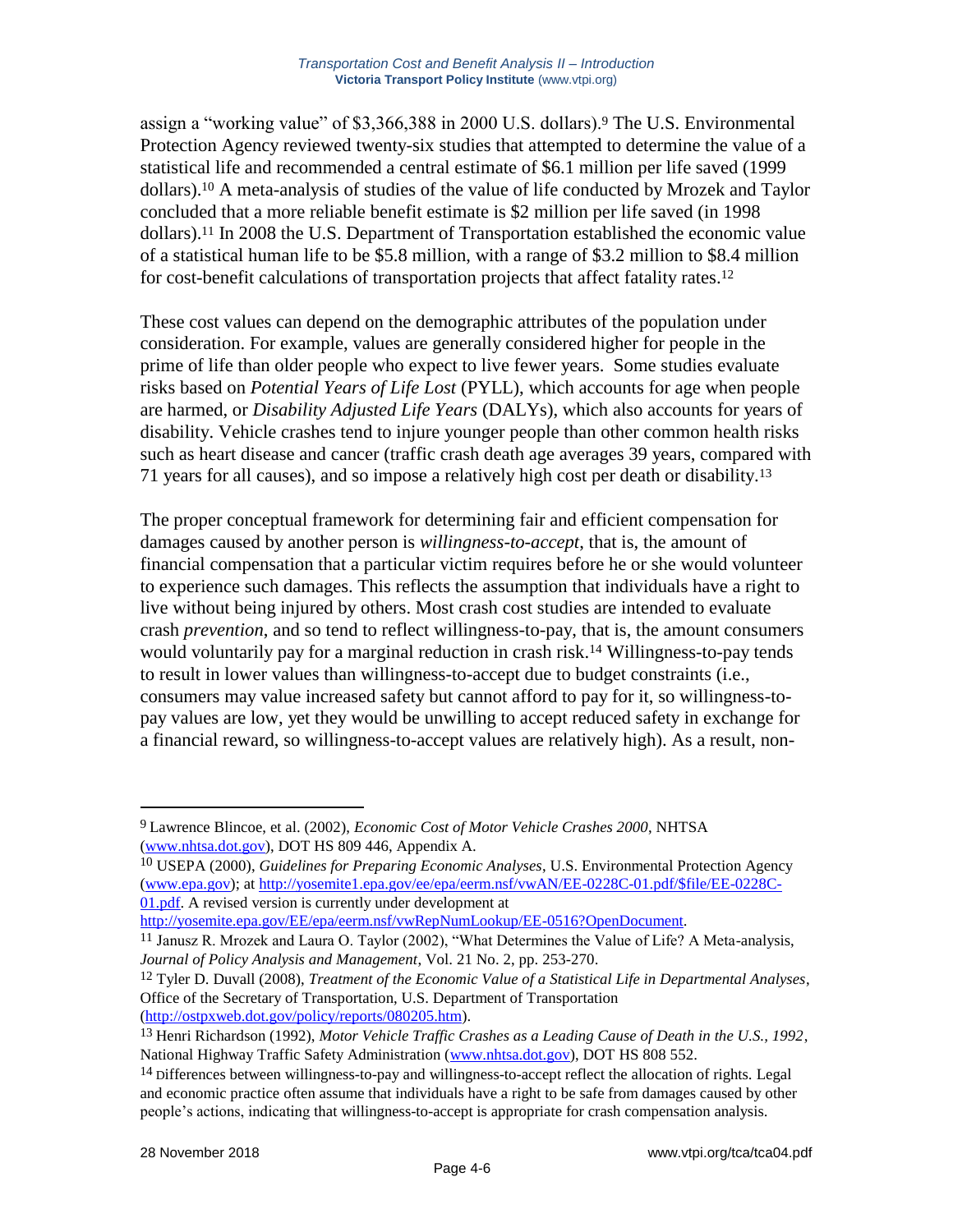market cost values based on willingness-to-pay represents a lower-bound of the true fair crash compensation costs.

## **4.5 Determining Discount Rates**

Social Discount Rates (SDR) and Social Opportunity Cost of Capita (SCOC) reflect the change in value of impacts and assets over time. For example, many transport investments are *legacy* projects that provide benefits for decades into the future. Discount rates should be adjusted to reflect the risks associated with a particular type of project or impact.<sup>15</sup> Based on this analysis, the proposed risk-adjusted SOCC should range from about 6.0% for lower-risk projects to 8.6% for higher-risk projects.<sup>16</sup> Impacts such as climate change and habitat loss may impose costs that persist for centuries. Special consideration is needed to select the proper discount rate to apply when evaluating transportation impacts and options that have durable effects.<sup>17</sup>

<sup>15</sup> Donald Brean, David Burgess, Ronald Hirshhorn and Joseph Schulman (2005), *Treatment Of Private And Public Charges For Capital In A "Full-Cost Accounting" Of Transportation*, Transport Canada Policy Group [\(www.tc.gc.ca/pol\)](http://www.tc.gc.ca/pol); at [www.tc.gc.ca/pol/en/aca/fci/transmodal/menu.htm](http://www.tc.gc.ca/pol/en/aca/fci/transmodal/menu.htm)

<sup>16</sup> EC (2005), *ExternE: Externalities of Energy - Methodology 2005 Update*, Directorate-General for Research Sustainable Energy Systems, European Commission [\(www.externe.info\)](http://www.externe.info/).

<sup>17</sup> e.g. John Quiggin (2006), *Stern and the Critics on Discounting,* University of Queensland [\(www.uq.edu.au\)](http://www.uq.edu.au/); at [http://johnquiggin.com/wp-content/uploads/2006/12/sternreviewed06121.pdf.](http://johnquiggin.com/wp-content/uploads/2006/12/sternreviewed06121.pdf)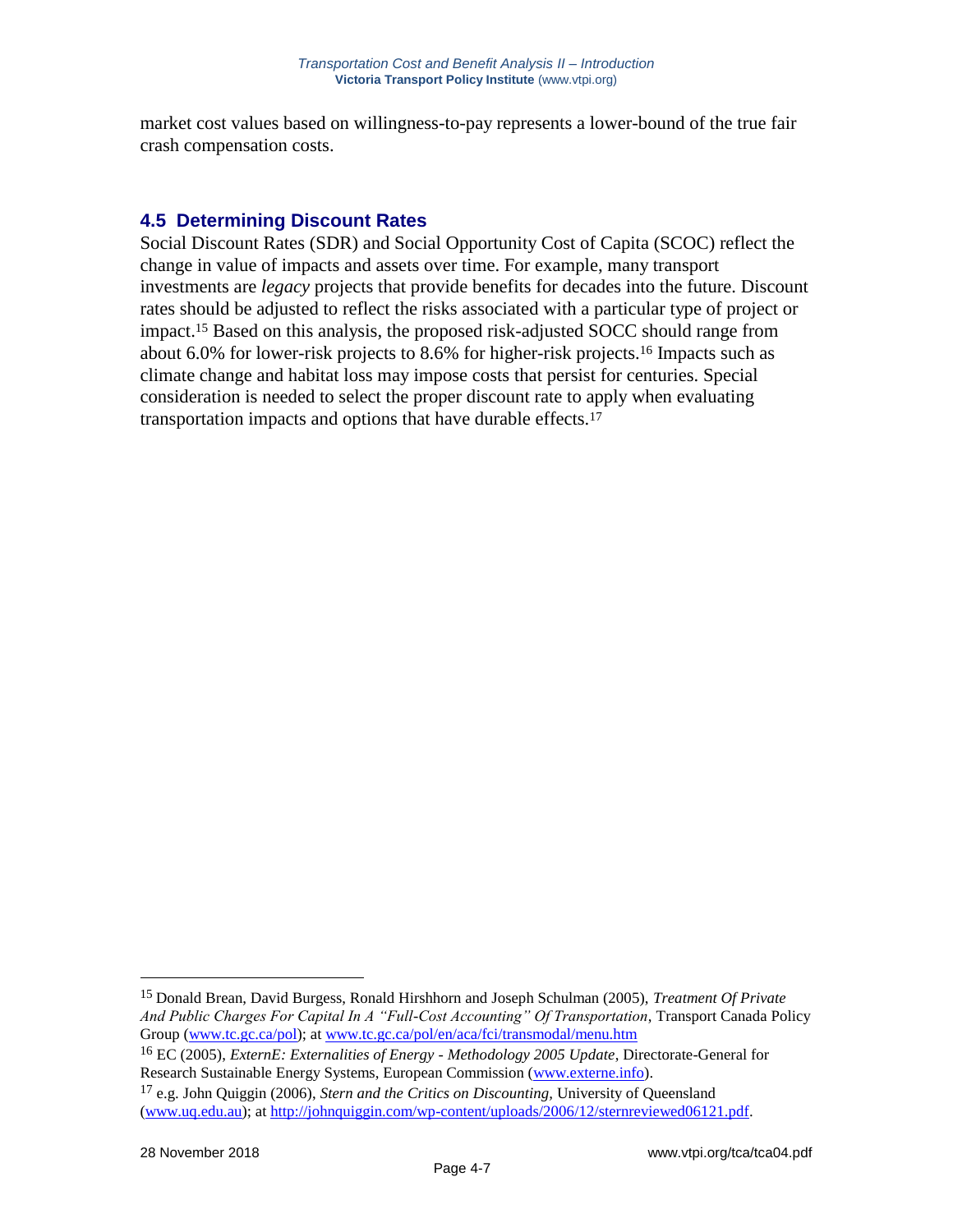### **4.6 Information Resources**

*Information sources on transportation costing and monetization techniques are described below. Also see documents described in [Chapter 2](http://www.vtpi.org/tca/tca02.pdf) of this guidebook.*

ATAP (2017), *Urban Amenity and Liveability*, Australian Transport Assessment and Planning Guidelines [\(https://atap.gov.au\)](https://atap.gov.au/), Transport and Infrastructure Council; at [https://atap.gov.au/public-consultations/files/ATAP-Urban\\_amenity\\_liveability.pdf.](https://atap.gov.au/public-consultations/files/ATAP-Urban_amenity_liveability.pdf)

H. Spencer Banzhaf and Puja Jawahar (2005), *Public Benefits of Undeveloped Lands on Urban Outskirts: Non-Market Valuation Studies and their Role in Land Use Plans*, Resources for the Future [\(www.rff.org\)](http://www.rff.org/); at [http://tinyurl.com/ofmptwj.](http://tinyurl.com/ofmptwj)

CUTEP (2001), *Guide to Transportation Benefit-Cost Analysis*, American Society of Civil Engineers [\(www.asce.org\)](http://www.asce.org/); at [http://ceenve.calpoly.edu/sullivan/cutep/cutep\\_bc\\_outline\\_main.htm](http://ceenve.calpoly.edu/sullivan/cutep/cutep_bc_outline_main.htm)

Mark Delucchi (1996), *Annualized Social Cost of Motor Vehicle Use in the United States, Based on 1990-1991 Data*, University of California at Davis [\(www.its.ucdavis.edu\)](http://www.its.ucdavis.edu/); at [www.its.ucdavis.edu/people/faculty/delucchi/index.php](http://www.its.ucdavis.edu/people/faculty/delucchi/index.php)

Mark Delucchi (2000), "Should We Try to Get the Prices Right?" *Access*, Number 16, Spring 2000, University of California Transportation Center [\(www.uctc.net\)](http://www.uctc.net/).

DfT (2006-2017), *Transport Analysis Guidance*, UK Department for Transport [\(www.dft.gov.uk\)](http://www.dft.gov.uk/); at [www.gov.uk/guidance/transport-analysis-guidance-webtag.](http://www.gov.uk/guidance/transport-analysis-guidance-webtag)

Tyler D. Duvall (2008), *Treatment of the Economic Value of a Statistical Life in Departmental Analyses*, Office of the Secretary of Transportation, U.S. Department of Transportation [\(http://ostpxweb.dot.gov/policy/reports/080205.htm\)](http://ostpxweb.dot.gov/policy/reports/080205.htm).

EC, (2005), *ExternE: Externalities of Energy - Methodology 2005 Update*, Directorate-General for Research Sustainable Energy Systems, European Commission [\(www.externe.info\)](http://www.externe.info/).

EDRG (2007), *Monetary Valuation of Hard-to-Quantify Transportation Impacts: Valuing Environmental, Health/Safety & Economic Development Impacts*, NCHRP 8-36-61, National Cooperative Highway Research Program [\(www.trb.org/nchrp\)](http://www.trb.org/nchrp); at [www.statewideplanning.org/\\_resources/63\\_NCHRP8-36-61.pdf.](http://www.statewideplanning.org/_resources/63_NCHRP8-36-61.pdf) Also see *Monetary Valuation Per Dollar Of Investment In Different Performance Measures*, AASHTO [\(www.transportation.org\)](http://www.transportation.org/); at [www.dot.state.tx.us/services/transportation\\_planning\\_and\\_programming/la\\_entrada/files/nchrp.pdf.](http://www.dot.state.tx.us/services/transportation_planning_and_programming/la_entrada/files/nchrp.pdf)

EEA (2001), *Indicators Tracking Transport and Environment Integration in the European Union*, European Environment Agency, European Union [\(www.eea.europa.eu\)](http://www.eea.europa.eu/).

EEB (1994), *Guide to Benefit-Cost Analysis in Transport Canada*, Economic Evaluation Branch, Transport Canada [\(www.tc.gc.ca\)](http://www.tc.gc.ca/).

Rune Elvik (1994), "The External Costs of Traffic Injury: Definition, Estimation, and Possibilities for Internalization," *Accident Analysis and Prevention*, Vol. 26, No. 6, [\(www.elsevier.com/locate/aap\)](http://www.elsevier.com/locate/aap), pp. 719-732.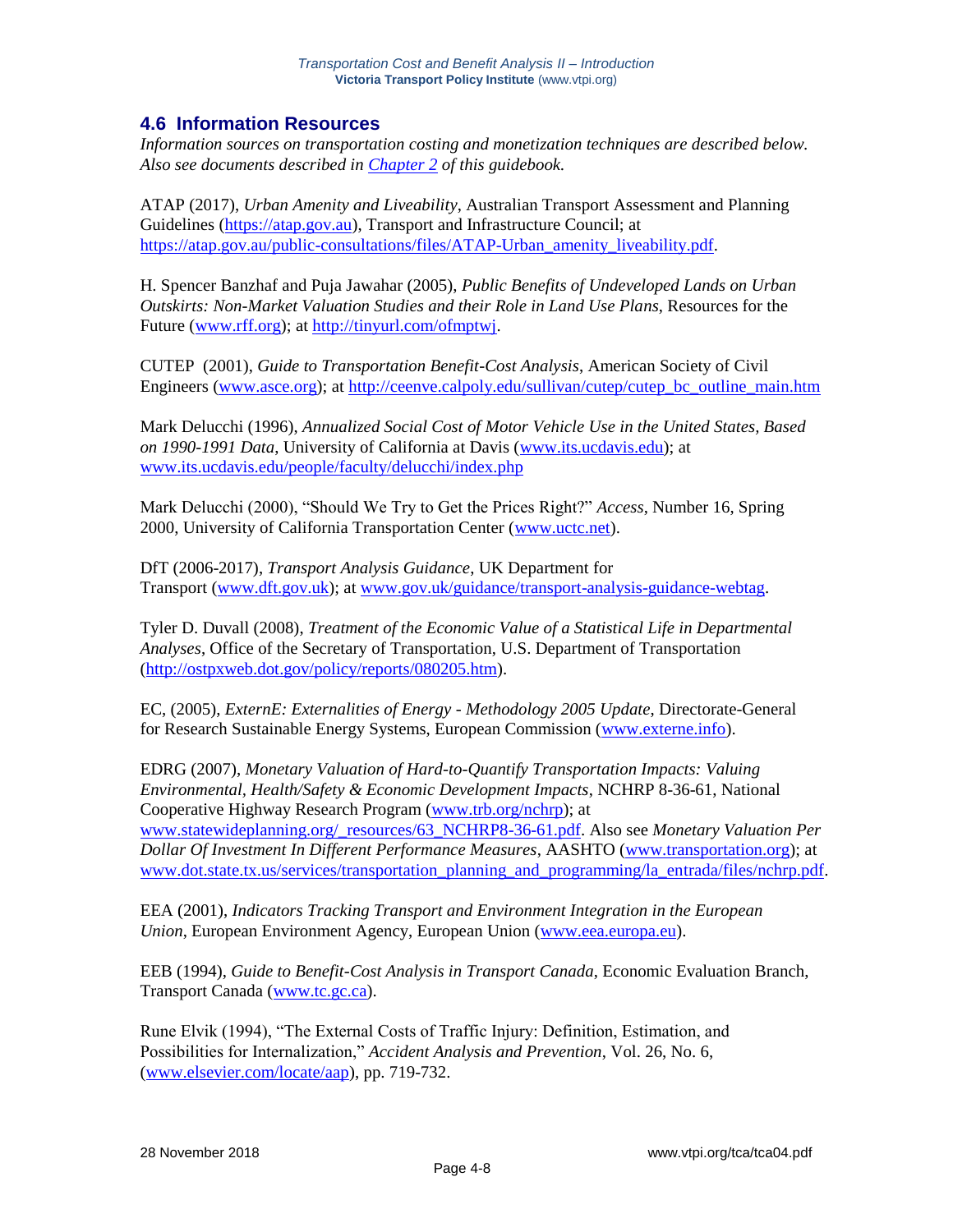*Environmental Economics Website* [\(europa.eu.int/comm/environment/enveco\)](http://europa.eu.int/comm/environment/enveco/), European Union

European Transport Pricing Initiatives [\(www.transport-pricing.net\)](http://www.transport-pricing.net/) has research projects that related to monetization of transportation that include:

*CAPRI* [\(www.its.leeds.ac.uk/projects/capri\)](http://www.its.leeds.ac.uk/projects/capri) disseminates research on transport pricing. *MCICAM* [\(www.its.leeds.ac.uk/projects/mcicam/\)](http://www.its.leeds.ac.uk/projects/mcicam/) investigates marginal cost pricing. *UNITE* [\(www.its.leeds.ac.uk/projects/unite\)](http://www.its.leeds.ac.uk/projects/unite) involves transport cost accounting.

*Environmental Valuation Reference Inventory* [\(www.evri.ca\)](http://www.evri.ca/) is a searchable storehouse of empirical studies on the economic value of environmental benefits and human health effects. It is sponsored by a number of major North American and European organizations.

Caroline Evans, et al. (2015), *Updating Environmental Externalities Unit Values*, Austroads [\(www.austroads.com.au\)](http://www.austroads.com.au/); at [www.onlinepublications.austroads.com.au/items/AP-T285-14.](http://www.onlinepublications.austroads.com.au/items/AP-T285-14)

David J. Forkenbrock and Glen E. Weisbrod (2001), *Guidebook for Assessing the Social and Economic Effects of Transportation Projects*, NCHRP Report 456, TRB [\(www.trb.org\)](http://www.trb.org/); at [http://onlinepubs.trb.org/Onlinepubs/nchrp/nchrp\\_rpt\\_456-a.pdf](http://onlinepubs.trb.org/Onlinepubs/nchrp/nchrp_rpt_456-a.pdf)

David Greene, Donald Jones and Mark Delucchi (1997), *The Full Costs and Benefits of Transportation*, Springer (Berlin), 1997.

John Gowdy and Sabine O'Hara (1995), *Economic Theory for Environmentalists*, St. Lucie Press [\(www.crcpress.com\)](http://www.crcpress.com/).

David Hensher and Kenneth J. Button (2003), *Handbook of Transport and the Environment*, Handbooks On Transport Vol. 4, Elsevier [\(www.elsevier.com\)](http://www.elsevier.com/).

*International Society for Ecological Economics* [\(www.ecoeco.org\)](http://www.ecoeco.org/) provides non-market evaluation tools.

*Integral Economics* [\(www.integraleconomics.org\)](http://www.integraleconomics.org/) is an organization that develops economic tools and policies to implement comprehensive economic analysis and support sustainability.

Henrik Lindhjem, Ståle Navrud and Nils Axel Braathen (2010), *Valuing Lives Saved From Environmental, Transport And Health Policies: A Meta-Analysis Of Stated Preference Studies*, Environment Directorate, Organisation for Economic Co-operation and Development [\(www.oecd.org\)](http://www.oecd.org/); at [www.oecd.org/officialdocuments/displaydocumentpdf?cote=env/epoc/wpnep\(2008\)10/final&doclanguage=en.](http://www.oecd.org/officialdocuments/displaydocumentpdf?cote=env/epoc/wpnep(2008)10/final&doclanguage=en)

Todd Litman (2001), *What's It Worth? Life Cycle and Benefit/Cost Analysis for Evaluating Economic Value*, Presented at Internet Symposium on Benefit-Cost Analysis, Transportation Association of Canada [\(www.tac-atc.ca\)](http://www.tac-atc.ca/); at [www.vtpi.org/worth.pdf](http://www.vtpi.org/worth.pdf)

Todd Litman (2006), *Well Measured: Developing Indicators for Comprehensive and Sustainable Transport Planning*, VTPI [\(www.vtpi.org\)](http://www.vtpi.org/); at [www.vtpi.org/wellmeas.pdf](http://www.vtpi.org/wellmeas.pdf)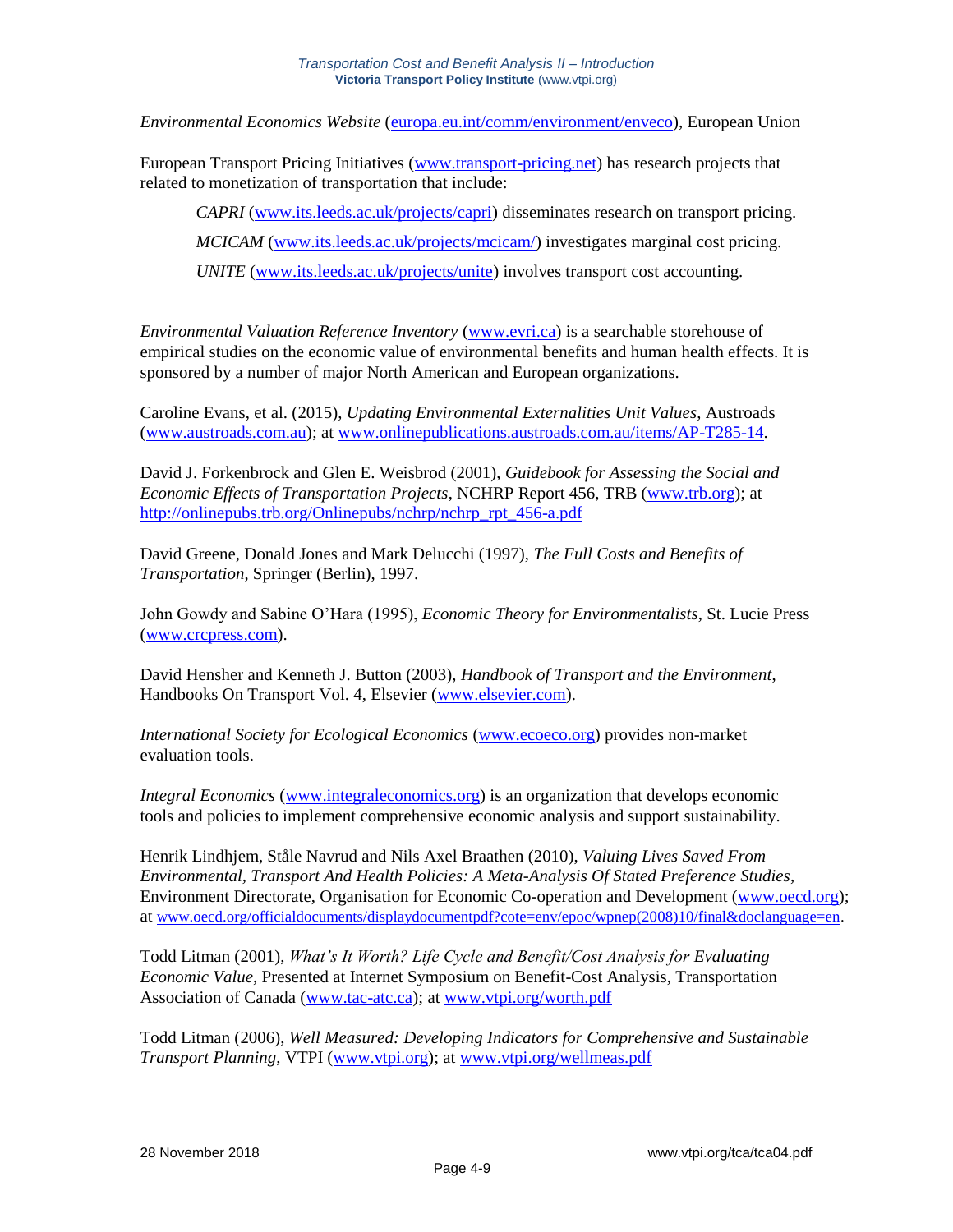David Luskin (1999), *Facts and Furphies in Benefit-Cost Analysis: Transport*, Bureau of Transport Economics [\(www.bitre.gov.au\)](http://www.bitre.gov.au/); at [www.bitre.gov.au/publications/24/Files/r100.pdf.](http://www.bitre.gov.au/publications/24/Files/r100.pdf)

M. Maibach, et al. (2008), *Handbook on Estimation of External Cost in the Transport Sector,* CE Delft [\(www.ce.nl\)](http://www.ce.nl/); at [http://ec.europa.eu/transport/costs/handbook/doc/2008\\_01\\_15\\_handbook\\_external\\_cost\\_en.pdf.](http://ec.europa.eu/transport/costs/handbook/doc/2008_01_15_handbook_external_cost_en.pdf)

Donald Miller and Domenico Patassini (2005), *Beyond Benefit Cost Analysis: Accounting for Non-Market Values in Planning Evaluation*, Ashgate [\(www.ashgate.com\)](http://www.ashgate.com/).

Stale Navrud and Richard Ready (2002), *Valuing Cultural Heritage: Applying Environmental Valuation Techniques to Historic Buildings, Monuments and Artifacts*, E Elgar [\(www.e-elgar.com\)](http://www.e-elgar.com/).

NHI (1995), *Estimating the Impacts of Urban Transportation Alternatives*, National Highway Institute, Course 15257, USDOT [\(www.nhi.fhwa.dot.gov\)](http://www.nhi.fhwa.dot.gov/).

*National Association of Forensic Economics* [\(www.nafe.net\)](http://www.nafe.net/) is a professional organization for litigation experts, which includes valuation of non-market impacts, such as injury costs.

NRC (2009), *Hidden Costs of Energy: Unpriced Consequences of Energy Production and Use*, National Research Council, National Academy of Sciences [\(www.nap.edu/catalog/12794.html\)](http://www.nap.edu/catalog/12794.html).

PIARC (2012), *State Of The Practice For Cost-Effectiveness Analysis, Cost-Benefit Analysis And Resource Allocation: Safer Road Operations*, World Road Association, [\(www.piarc.org\)](http://www.piarc.org/); at [www.piarc.org/en/order-library/17894-en-State%20of%20the%20practice%20for%20cost](http://www.piarc.org/en/order-library/17894-en-State%20of%20the%20practice%20for%20cost-effectiveness%20analysis,%20cost-benefit%20analysis%20and%20resource%20allocation.htm)[effectiveness%20analysis,%20cost-benefit%20analysis%20and%20resource%20allocation.htm.](http://www.piarc.org/en/order-library/17894-en-State%20of%20the%20practice%20for%20cost-effectiveness%20analysis,%20cost-benefit%20analysis%20and%20resource%20allocation.htm)

John Quiggin (2006), *Stern and the Critics on Discounting,* University of Queensland [\(www.uq.edu.au\)](http://www.uq.edu.au/); at [http://johnquiggin.com/wp-content/uploads/2006/12/sternreviewed06121.pdf.](http://johnquiggin.com/wp-content/uploads/2006/12/sternreviewed06121.pdf)

Richard C. Porter (1999), *Economics at the Wheel; The Costs of Cars and Drivers*, Academic Press [\(www.academicpress.com\)](http://www.academicpress.com/).

Niklas Sieber and Peter Bicker (2008), *Assessing Transportation Policy Impacts on the Internalization of Externalities of Transport*, Transport & Mobility Leuven for the European Commission; at [www.tmleuven.be/project/refit/d3-3.pdf.](http://www.tmleuven.be/project/refit/d3-3.pdf)

Nariida C. Smith, Daniel W. Veryard and Russell P. Kilvington (2009), *Relative Costs And Benefits Of Modal Transport Solutions*, Research Report 393, NZ Transport Agency [\(www.nzta.govt.nz\)](http://www.nzta.govt.nz/); at [www.nzta.govt.nz/resources/research/reports/393/docs/393.pdf.](http://www.nzta.govt.nz/resources/research/reports/393/docs/393.pdf)

TC (2003-2007), *The Full Cost Investigation of Transportation in Canada*, Transport Canada [\(www.tc.gc.ca\)](http://www.tc.gc.ca/); at [www.tc.gc.ca/pol/en/aca/fci/menu.htm](http://www.tc.gc.ca/pol/en/aca/fci/menu.htm) . For technical analysis see Anming Zhang, Anthony E. Boardman, David Gillen and W.G. Waters II (2005), *Towards Estimating the Social and Environmental Costs of Transportation in Canada*, Centre for Transportation Studies, University of British Columbia [\(www.sauder.ubc.ca/cts\)](http://www.sauder.ubc.ca/cts); at [www.bv.transports.gouv.qc.ca/mono/0965490.pdf.](http://www.bv.transports.gouv.qc.ca/mono/0965490.pdf)

Transport Scotland (2015), *Scottish Transport Appraisal Guidance (STAG) Technical Database*, [\(www.transport.gov.scot\)](http://www.transport.gov.scot/); at [www.transport.gov.scot/publication/stag-technical-database.](http://www.transport.gov.scot/publication/stag-technical-database/)